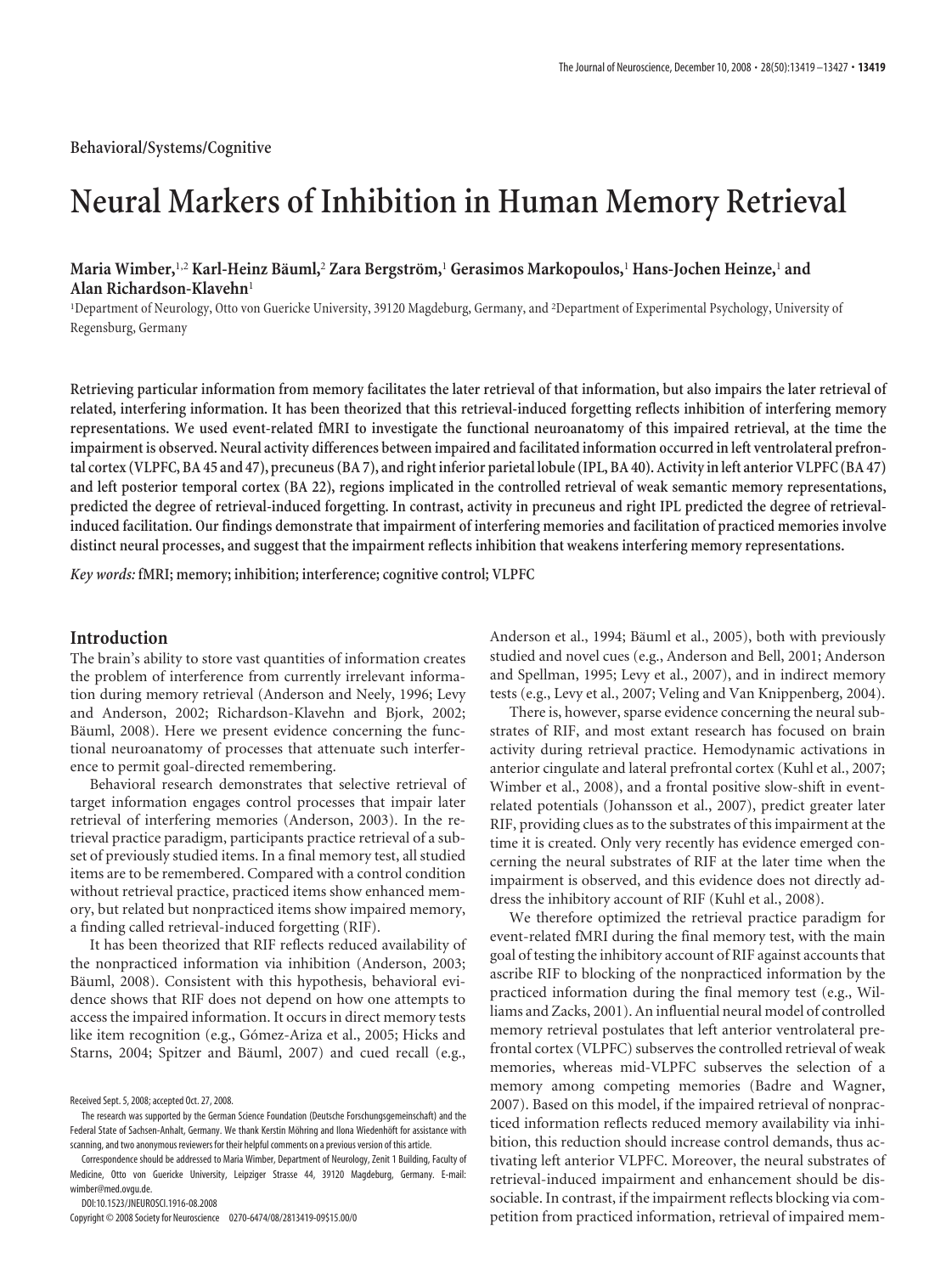

Figure 1. A, Schematic figure showing the behavioral procedure used in the present fMRI study. Each scanning session consisted of a study phase, during which exemplars from several categories were to be studied; a retrieval practice phase, during which half of the exemplars from two thirds of the categories were to be retrieved; a digit ordering distracter task; and a final recall phase, during which all initially studied exemplars were to be recalled. In the final recall, this procedure produced three different types of items: P  $^+$  (retrieval practiced exemplars), P  $^-$  (nonpracticed exemplars from practiced categories), and C (control items from categories that did not participate at all in the retrieval practice phase). *B*, Costs and benefits of selective retrieval practice. Bars show mean percentage final cued recall performance (with SEMs) for the different item types.  $P^-$  items showed 7.4% retrieval-induced forgetting compared with control items ( $C^-$ ) matched on normative strength; P  $^+$  items showed 22.8% retrieval-induced enhancement compared with control items (C  $^+$ ) matched on normative strength.

ories should be associated with activation increases in mid-VLPFC.

## **Materials and Methods**

*Participants.* Twenty-three right-handed native German speakers (10 male, mean age 23.5 years,  $SD = 2.4$ ) were recruited at the University of Magdeburg for paid participation. They had no known history of neurological or psychiatric disease, had normal or corrected-to-normal vision, and gave their written informed consent. The experiment was conducted in accordance with the guidelines of the Ethics Commission of the University of Magdeburg Faculty of Medicine.

*Behavioral procedure.* The materials were 288 German nouns from 36 semantic categories (8 nouns per category), drawn from published norms (Battig and Montague, 1969; Scheithe and Bäuml, 1995). Within each category, all 8 items had unique first letters, and were divided into 4 normatively stronger and 4 normatively weaker exemplars of the category.

The experiment consisted of six separate scanning sessions, each comprising a study phase, a retrieval practice phase, a distracter phase, and a final recall test (Fig. 1*A*). In each study phase, participants were presented 48 items from 6 categories (e.g., SPORT–Volleyball; VEGETA-BLE–Zucchini; 8 items per category) in a pseudorandom order. Each study trial began with the presentation of a word-pair (category label plus category member) for  $1200$  ms, followed by a fixation cross  $(+)$  for  $1300$ ms, a question mark for 1200 ms, and another fixation cross (+) for 800 ms. Upon presentation of the question mark, participants were instructed to respond with a yes/no button press whether the item was personally familiar to them or not. Eleven of the participants responded with the right hand, and the rest with the left hand. Participants always used their index finger for "yes" responses, and their middle finger for "no" responses.

In each retrieval practice phase, participants were asked to covertly complete unique word stems (2–4 initial letters, depending on word length) that corresponded to previously studied words (e.g., SPORT– ) in a random order. Each retrieval practice trial consisted of the presentation of the word stem for 1000 ms, a fixation cross for 1300 ms, a question mark for 1200 ms, and a fixation cross for 1000 ms. Participants were instructed to covertly complete the word stems only with items from the immediately prior study list, and, upon presentation of the question mark, to indicate via button press if they could correctly remember the corresponding word. "Yes" responses were given with the index finger, "no" responses with the middle finger. Importantly, retrieval practice occurred for only half of the items out of two thirds of the studied categories in each scanning session. With this procedure, the 48 studied items could—after retrieval practice— be divided into three classes of items: 16 practiced items (henceforth called  $P^+$  items; e.g., SPORT–Volleyball), 16 nonpracticed items out of practiced categories (henceforth called  $P^-$  items; e.g., SPORT–Tennis), and 16 nonpracticed

control items out of completely nonpracticed categories (henceforth called C items; e.g., VEGETABLE–Zucchini). In the behavioral literature, these conditions are typically labeled  $Rp^{+}$ ,  $Rp^{-}$ , and Nrp, respectively (see Anderson et al., 1994); here we adopt more straightforward labels for clarity.

In each category, the four exemplars with the lowest normative frequency as free associates to the category label served as  $P^+$  items, and the four exemplars with the highest normative frequency served as  $P^-$  items. This assignment was adopted to maximize the strength of the behavioral RIF effect, because previous behavioral work has shown that strong exemplars are more likely to elicit interference during retrieval practice, and are therefore more likely to be impaired by retrieval practice of the weak exemplars (Anderson et al., 1994; Bäuml, 1998). Because different recall rates are to be expected for higher and lower frequency exemplars, the control items were also separated into lower  $(C^+)$  and higher  $(C^-)$ frequency exemplars. To control for possible effects of material, the lower frequency exemplars served both as  $P^+$  and  $C^+$  items, and the higher frequency exemplars served both as  $P^-$  and  $C^-$  items, across participants.

To exclude short-term memory effects, the retrieval practice phase was followed by a distracter task for 30 s, in which participants had to indicate via button press if the first and the last out of 5 digits on the screen were arranged in an ascending manner or not. The index finger always corresponded to a "yes" answer, and the middle finger to a "no" answer.

During the final cued recall phases, all of the previously studied words had to be recalled. Participants were provided with category names together with the first letter of a study item (e.g., SPORT–T\_\_\_\_\_), and were asked to overtly respond with the corresponding word, or to answer "next" whenever they did not know the correct answer. Each test trial began with the presentation of the category plus first letter cue for 1000 ms, followed by a fixation cross for 1000 ms, three exclamation marks for 1500 ms, and another fixation cross for 1000 ms. Items in the final recall phase of the experiment were arranged in pseudorandom order, such that the three different item types  $(P^+, P^-,$  and C) appeared equally often in each quarter of each test list. The oral recall responses were not to be given before presentation of the exclamation marks, meaning that they were always delayed until a 1500 ms window occurred 2000 ms after the presentation of each test cue. This was done to rule out any confound of speech onset latency with the effects of interest during item retrieval. Useable reaction time measurements were therefore not obtainable with this procedure. The oral responses were digitally recorded via a microphone fixed to the head coil for later behavioral scoring into correctly remembered and forgotten categories. An item was scored as remembered only if it exactly matched the target word on the study list.

The scanner was run continuously during each session consisting of study phase, retrieval practice phase, distracter phase, and final recall test. After the final recall test, scanning was interrupted for 1 or 2 min to allow participants a short break before the beginning of a new session. In the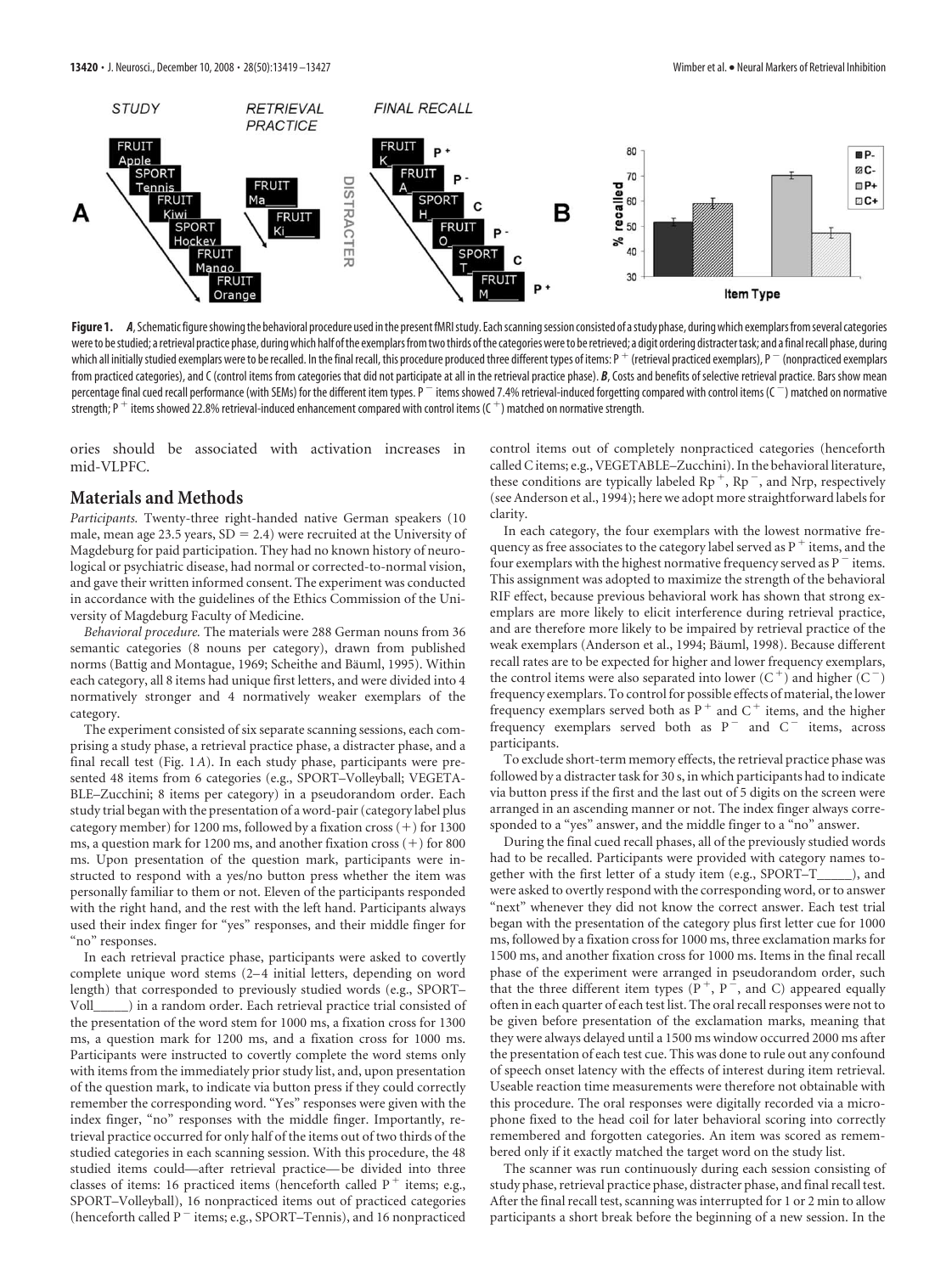retrieval practice phases and the final recall tests, trials were interspersed with null events in pseudorandom order, to allow better modeling of the event-related hemodynamic response functions. Null trials were similar to "real" trials, except that in the beginning of a null trial, a prolonged fixation cross (+) was presented instead of an item. In these null trials, participants always pressed the left response button (retrieval practice phases), or responded with "next" (final recall phases), upon presentation of the question mark or exclamation marks, respectively, to control for motor and speech activity. The study phases did not include null trials.

For the analysis of the behavioral data, two-tailed *t* tests with a statistical threshold of  $p < 0.05$  were performed. Retrieval-induced forgetting was calculated as the difference between P  $^-$  items and the matched C  $^{\circ}$ control items for each participant. Likewise, enhancement through retrieval practice was calculated as the difference between P  $^+$  items and the matched  $C^+$  control items for each participant. Analyses of brain-behavior correlations (see below) used these individual-participant values.

*fMRI data acquisition and analysis.* Brain activity was measured using a GE Medical Systems Signa 1.5 T MRI research scanner belonging to the University of Magdeburg Faculty of Medicine. Functional images were acquired using an interleaved (bottom to top) echo-planar imaging sequence (repetition time  $= 2000$  ms, echo time  $= 35$  ms) sensitive to blood-oxygenation-level-dependent (BOLD) contrast. In each of the six sessions (each session consisting of study phase, retrieval practice phase, distracter phase, and final recall phase), 342 whole-brain volumes were acquired, with 72 volumes in each retrieval practice phase, and 144 volumes in each final recall phase. The first 3 volumes of each session were discarded to guarantee steady state tissue magnetization. Images consisted of 23 axial slices, with a slice thickness of 5 mm plus 1 mm gap, and an in-plane resolution of 3.15  $\times$  3.15 mm. High-resolution T1-weighted anatomical images for visualization purposes were already available from each participant. Head movement was restricted using pillows and foam inserts, and participants were instructed to move as little as possible, especially during the final recall phases, which involved overt speech.

Data preprocessing and statistical analysis were performed using statistical parametrical mapping software (SPM2, Wellcome Department of Cognitive Neurology, London, UK: www.fil.ion.ucl.ac.uk/spm/). Functional images were temporally and spatially realigned, coregistered to the anatomical images, normalized to an average T1 template in standard stereotactic MNI space (Montreal Neurological Institute, Montreal, Quebec, Canada: http://www2.bic.mni.mcgill.ca/), and finally smoothed with a Gaussian kernel of 8 mm at FWHM. Given the overt speech responses in the final recall phases of the experiment, the results of spatial realignment were carefully examined for excessive movement within runs. Mean within-run movement was  $0.76$  mm (SD = 0.21) translation, and 0.016 degrees ( $SD = 0.008$ ) rotation, and no participants needed to be excluded owing to excessive movement.

For first level (single participant) statistical analyses, event-related hemodynamic responses were modeled with delta stick functions at the onset of each event of interest, convolved with a first order canonical hemodynamic response function (Friston et al., 1994). The resulting time series of single voxels were then used to form covariates in a fixed effects general linear model. All trials were modeled as two separate events, one for the stimulus presentation, and one for the motor response (study and retrieval practice phases) or oral response (final recall phases). For the study and final recall phases, remembered and forgotten items were modeled separately, as were items of the type  $P^+$  (practiced),  $P^-$ (nonpracticed competitor),  $C^+$  (weak control), and  $C^-$  (strong control). Analysis of the study and retrieval practice phases additionally included a regressor to capture the motor responses, and analysis of the final recall phases additionally included a regressor for speech events. In the latter case, modeling the speech events separately from the retrieval cue presentations followed a now widely accepted analysis procedure for fMRI experiments using oral cued recall (e.g., Schott et al., 2005). Session-specific effects, as well as the six rigid-body movement parameters determined from realignment, were included as separate covariates. Statistical parametric maps of linear contrasts were estimated, with lowfrequency signal components (cutoff 128 s) treated as confounds. Planned comparisons at the first level included the contrasts between P

and C items, between  $P^+$  and C items, and between  $P^-$  and  $P^+$  items. These contrasts could only be estimated for remembered items, because the high recall performance for P  $^+$  items did not leave enough statistical power for a comparison between forgotten items.

The first level contrast estimates were entered into a second level analysis, with participants treated as a random factor. Individual parameter estimates ( $\beta$  weights) for event-related responses during retrieval practice trials were tested with one-sample *t* tests against the hypothesis of a zero  $\beta$  value. Mean differences between estimates for event-related responses during the final recall test were tested with one-sample *t* tests against the hypothesis of a zero difference. These contrasts were performed for differences between P  $^-$  and C items, P  $^+$  and C items, and P  $^$ and  $P^+$  items, with C items collapsed across  $C^+$  and  $C^-$  items. Later regions of interest (ROI) analyses separated the two types of C items. A simple regression model was used to assess linear relationships between behavioral indices and brain activation. For these brain– behavior correlations, behavioral indices of retrieval-induced forgetting (RIF in %) and retrieval-induced enhancement (enhancement in %), calculated for each participant as previously described, were used to predict differences in neural activity during the final recall of  $P^-$  compared with  $P^+$  items. Unless otherwise mentioned, differences and correlations were considered significant if they reached a threshold of  $p < 0.001$ , uncorrected for multiple comparisons, and only if a cluster contained 10 or more adjacent voxels.

## **Results**

Data presented here are pooled across the six sessions, each consisting of study phase, retrieval practice phase, distracter phase, and final cued recall test phase.

#### **Behavioral results**

During retrieval practice, participants indicated via button press that they were successful in completing a given word stem with an item from the study list in 64.1% of the trials. Although this success rate is based on a subjective measure, it was positively correlated, across participants, with later P $^+$  performance in the final recall tests ( $r = 0.69$ ), and with average memory performance across all item types ( $r = 0.49$ ) in the final recall tests.

The final cued recall results (Fig. 1*B*) revealed significantly greater recall of previously practiced  $P^+$  items (M = 70.1%) compared with the matching nonpracticed  $C^+$  control items out of previously nonpracticed categories ( $M = 47.3\%$ ), which corresponded to an average retrieval-induced enhancement of 22.8% (SE = 1.9%). More importantly, nonpracticed  $P^-$  items out of previously practiced categories ( $M = 52.6\%$ ) were recalled significantly worse than the matching nonpracticed  $C^-$  control items out of previously nonpracticed categories ( $M = 59.0\%$ ), which corresponded to an average of 7.4% retrieval-induced forgetting ( $SE = 2.7\%$ ). Thus, our behavioral results are in accordance with previous findings on retrieval-induced forgetting (Anderson, 2003): selective retrieval practice of only some items associated with a category cue (i.e.,  $P^+$  items) later led to the enhanced retrieval of those items, and to the impaired retrieval of nonpracticed but competing items that were bound to the same category cue (i.e.,  $P^-$  items), compared with matched control items from categories that were studied, but did not appear in the retrieval practice phase.

## **fMRI results**

Although fMRI was measured during all phases of each session, we report here only the data collected during the retrieval practice phases and the subsequent final recall phases.

## *Retrieval practice phase*

Event-related activity during retrieval practice trials showed significant hemodynamic response increases compared with fixa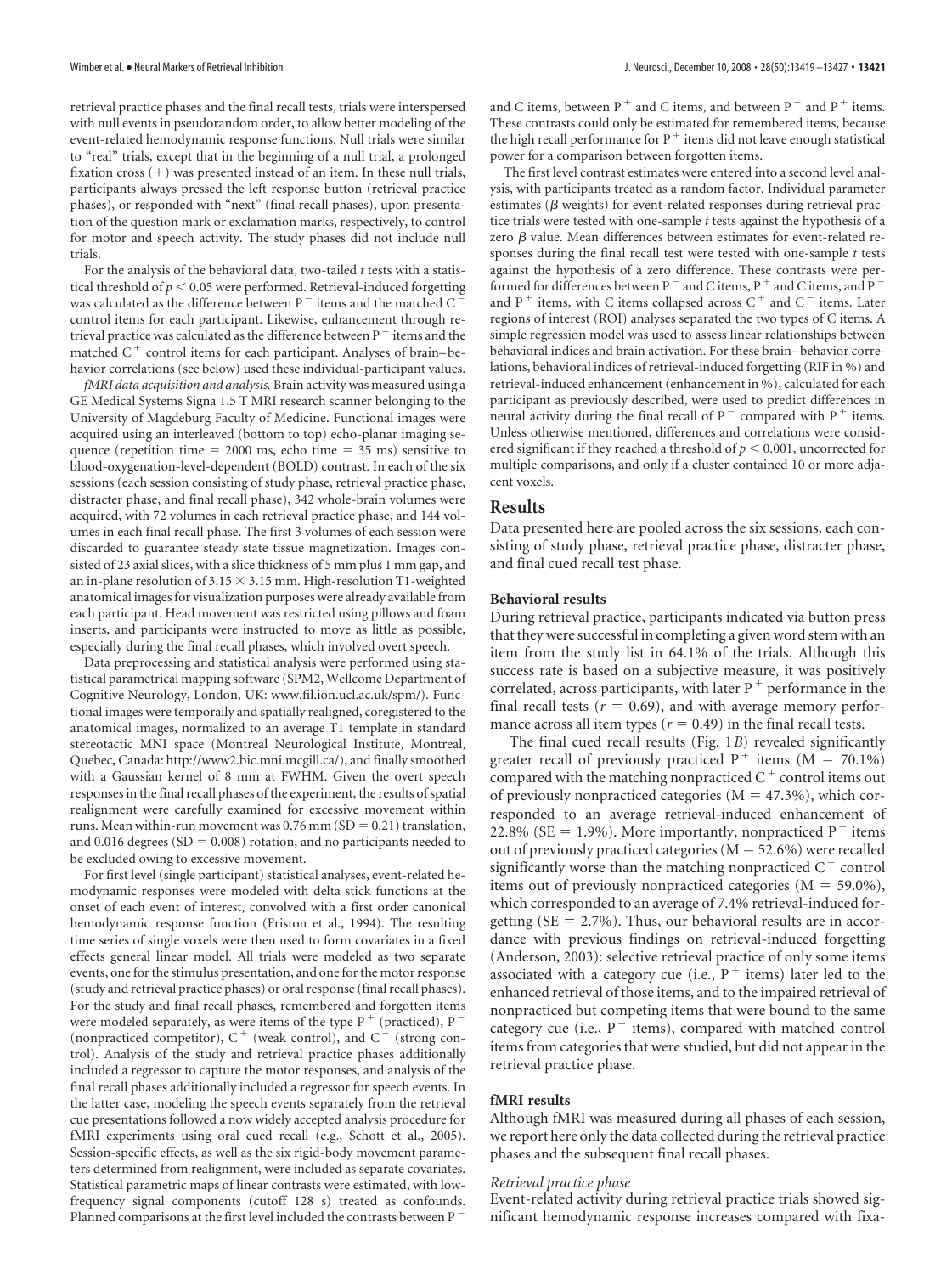tion baseline in prefrontal, occipital, and medial temporal lobes (Fig. 2; supplemental Table 1, available at www.jneurosci.org as supplemental material). Prefrontal activations included one cluster extending over left premotor and ventrolateral prefrontal areas (VLPFC, Brodmann area 6/44/45), and one in the medial presupplementary motor area (preSMA, BA 6). Posterior activations extended bilaterally from late visual regions (BA 18/19) to the superior parietal cortex (BA 7). Moreover, both the left and right hippocampus showed increased signal relative to baseline. Areas showing hemodynamic response decreases relative to fixation baseline included the medial (BA 32 and BA 6) and lateral (BA 8) prefrontal cortices, the right supramarginal gyrus (BA 40), and right lateral temporal regions (BA 20/21).

#### *Final recall phase*

We first calculated the contrast between

the impaired  $P^-$  and the unimpaired control (C) items, because this comparison parallels the behavioral contrast for calculating retrieval-induced forgetting. From an imaging point of view, the contrast between  $P^-$  and C items may be contaminated by the effects of differential category familiarity. More specifically, P items, although not explicitly practiced, come from categories that are presented several times during retrieval practice. Therefore, differences between  $P^-$  and C items are very likely not genuinely related to impairment, but might simply be related to increased familiarity of practiced categories. If so, activations related to category priming should also be reflected in the contrast between  $P^+$  and C items.

Significant hemodynamic increases for  $P^-$  items were found bilaterally in the supramarginal gyrus (BA 40), bilaterally in the anterior cingulate (BA 32), and in the right superior frontal gyrus (BA 8). As shown in detail in supplemental Table 2 (available at www.jneurosci.org as supplemental material), these activations mostly overlapped with the results of the comparison between P<sup>+</sup> and C items, which also yielded hemodynamic increases in the left and right supramarginal gyrus (BA 40), the anterior cingulate (BA 32), and the right superior frontal gyrus (BA 8), but with one additional activation in the precuneus (BA 31) for  $P^+$ items (see Fig. 3*A*).

Hemodynamic response decreases during the final recall of  $P^-$  compared with control items and  $P^+$  compared with control items were more widespread, but also found mainly in overlapping regions (for a complete list of peak activations, see supplemental Table 3, available at www.jneurosci.org as supplemental material), with both comparisons including one large bilateral posterior cluster extending over late visual areas (BA 17/18) and the precuneus (BA 19), and two left prefrontal clusters, one extending medially from the supplementary motor area (BA 6) to the cingulate gyrus (BA 32), and the second one covering the area from the left lateral precentral gyrus (BA 6) to the inferior frontal gyrus (BA 45). Moreover, the bilateral inferior frontal area 47 emerged in both of the above contrasts, with the deactivations in this area being more left lateralized in  $P^-$  compared with C items, and more right lateralized in  $P^+$  compared with C items (for a graphical overview, see Fig. 3*B*).



**Figure 2.** Event-related hemodynamic activity during retrieval practice trials. The surface overlay shows *t*-maps of voxels showing significant ( $p < 0.001$ , uncorrected) hemodynamic increases during retrieval practice trials against fixation, overlaid onto a flattened standard cortical surface in SPM2 space. Scatter plots refer to areas where retrieval practice activation significantly ( $p < 0.001$ , uncorrected) correlated with later final recall activation in anterior VLPFC (activation given in  $\beta$  estimates). Correlation peaks were located in the anterior VLPFC ( $-24$  24  $-16$ ,  $r = 0.64$ ) and mid-VLPFC ( $-52$  9 24,  $r = 0.71$ ).

#### *Impairment and enhancement during final recall*

The planned comparisons described above revealed the expected finding that  $P^-$  and  $P^+$  items, compared with control items, elicited overall very similar hemodynamic responses during final recall, which are likely related to increases in category familiarity through prior practice. Therefore, we tested for areas where P and  $P^+$  items directly differed from each other (see Fig. 3, blue regions; Table 1). Importantly, the contrast between P  $^-$  and P  $^+$ items is not contaminated by differential category familiarity, and may therefore be best suited to isolate activations specifically related to inhibition and enhancement. With this direct comparison, we found that  $P^-$  recall elicited greater hemodynamic activity in two ventrolateral prefrontal regions, one in ventrolateral area 45 ( $-48$  26 20), and one in BA 47 ( $-38$  30  $-12$ ), both left-lateralized. The reverse comparison yielded the strongest hemodynamic decreases during P  $^-\,$  recall compared with P  $^+$  recall in the precuneus (BA 7), the supramarginal gyrus (BA 40), and in the orbital part of the medial frontal wall (BA 11).

Figure 4 shows parameter estimates extracted from BA 45 and BA 47, separately for P<sup>+</sup>, P<sup>-</sup>, C<sup>+</sup>, and C<sup>-</sup> items. In left anterior VLPFC (BA 47), we found a significant interaction between practice status (P or C) and a priori item strength (weak  $+$  or strong  $-$ ),  $F_{(1,22)} = 22.82$ ,  $p < 0.001$ , but no main effect of practice status ( $F_{(1,22)} = 2.48$ ,  $p = 0.13$ ) or a priori strength ( $F_{(1,22)} = 0.23$ ,  $p = 0.64$ ). In contrast, left mid-VLPFC showed no significant practice by strength interaction ( $F_{(1,22)} = 3.05$ ,  $p = 0.09$ ) and no significant main effect of practice ( $F_{(1,22)} = 1.02$ ,  $p = 0.32$ ), but a significant main effect of a priori strength ( $F_{(1,22)} = 7.20$ ,  $p <$ 0.05). These findings support the view that BA 47 responds to semantic item strength (Badre et al., 2005), being more active during the retrieval of weak control items  $(C<sup>+</sup>)$  than during the retrieval of strong control items  $(C^-)$ . However, strikingly, this difference reversed as a result of prior retrieval practice, with BA 47 showing more activation during the retrieval of the normatively strong but impaired  $P^-$  items than during the retrieval of normatively weak but facilitated P  $^+$  items. BA 45 did not respond differentially to normatively weak and strong control items. This observation is in line with previous findings showing that BA 45 is not sensitive to cue-target associative strength, but increases response when, for example, a target item must be selected from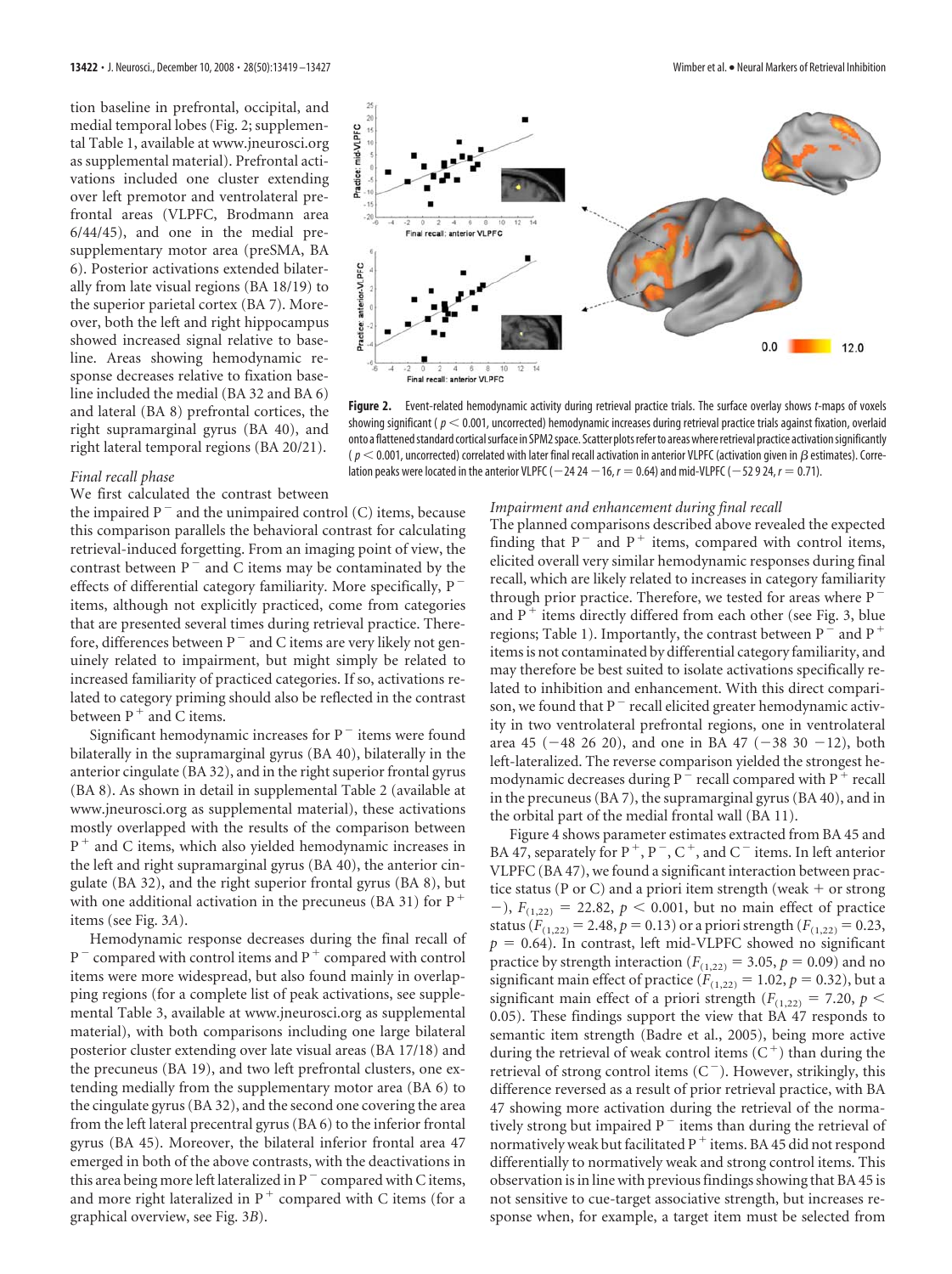

**Figure 3.** Positive (*A*) and negative (*B*) hemodynamic signal differences between item types during the final cued recall test, overlaid onto a flattened standard cortical surface in SPM2 space. Yellow coloring indicates areas where P  $^-$  (red) and P  $^+$  (green) items both significantly differed from C control items, while blue coloring indicates areas where P  $^-$  and P  $^+$  items significantly differed in hemodynamic signal. Highlighted are regions where the contrast between P  $^-$  and P  $^+$  items significantly correlated with retrieval-induced forgetting or enhancement (see also Fig. 5).

memory in the context of interference from more compared with less competing items (Badre et al., 2005).

The neural differences between  $P^-$  and  $P^+$  retrieval cannot be attributed solely to the impairment of  $P^-$  items, but might also occur due to the facilitated retrieval of  $P^+$  items, or due to stronger repetition suppression for explicitly practiced  $P^+$  items. To assess which areas showed impairment-specific effects during final recall, we examined activation differences between  $P^-$  and  $P<sup>+</sup>$  items that varied with the degree to which the individual participants showed the behavioral retrieval-induced forgetting effect (see Table 2 and Fig. 5). The two areas showing the strongest correlation with retrieval-induced forgetting were located in the left superior temporal gyrus (BA 22,  $r = 0.74$ ), and in the left inferior frontal gyrus (BA  $47$ ,  $r = 0.69$ ). The activation difference between  $P^-$  and  $P^+$  items in these areas was not significantly correlated with retrieval-induced enhancement of the  $P^+$  items  $(r = -0.32$  in BA 47,  $r = 0.04$  in BA 22). Regions that correlated

with the level of P<sup>+</sup> enhancement through retrieval practice were located in right medial and lateral parietal areas (see Table 2 and Fig. 5). Here, the strongest correlations were found in the right precuneus (BA 7,  $r = 0.74$ ), and in the right lateral inferior parietal lobe (BA 40,  $r = 0.56$ ). To assess if activation in these parietal regions predicted activation in the inferior frontal cortex, we used the difference between P and P  $^+$  item retrieval in BA 40 and BA 7 as a regressor for predicting activation in a ROI including the left and right inferior frontal gyri. BA 40 showed a significant correlation with activation in one region in the right posterior IFG (BA 45, 56 12 24,  $r = 0.64$ ), whereas BA 7 predicted activation in right anterior IFG (BA 47, 30 18  $-16$ ,  $r = 0.59$ ).

An additional ROI analysis was performed to test for across-participants correlations between retrieval-induced forgetting and BA 45 and BA 47, as defined by the contrast between  $P^-$  and  $P^+$  retrieval activation (see Figs. 3*A*, 4). Whereas activation in BA 47 was significantly correlated with RIF ( $r = 0.73$ ,  $p < 0.0001$ ), the correlation between RIF and BA 45 activation did not reach significance  $(r = 0.31,$  $p > 0.1$ ). Furthermore, the correlation between activity in BA 45 and RIF was significantly larger ( $t_{(20)} = 2.78$ ,  $p = 0.012$ , twotailed) than the correlation between activity in BA 45 and RIF, as calculated using Williams' *t* test for the difference between two dependent correlations (Williams, 1959). This analysis provides further evidence that BA 47, but not BA 45, is functionally related to retrieval-induced forgetting during the final recall of  $P^$ items.

To test for functional coupling between posterior and prefrontal regions, we extracted contrast estimates from the BA 22 cluster that predicted forgetting, and from the BA 45 and BA 47 clusters that showed a

significant difference between P<sup> $-$ </sup> and P<sup>+</sup> recall. Across participants, activation in BA 22 was significantly correlated with activation in BA 47 ( $r = 0.73$ ,  $p < 0.0001$ ), but not in BA 45 ( $r = 0.36$ ,  $p = 0.10$ ). The results from the final recall phase of the experiment thus show that retrieval-induced forgetting is mainly related to activation in left inferior frontal regions. Notably, activity in anterior VLPFC (BA 47) showed a strong correlation with forgetting, and functionally coupled with activity in left temporal BA 22.

### *Relationship between retrieval practice and final recall*

Finally, we performed an additional *post hoc* analysis regarding the relationship between prefrontal involvement during retrieval practice and the final recall test. Based on the above results of the comparison between  $P^-$  and  $P^+$  items, the brain–behavior correlations, and previous imaging work (Badre and Wagner, 2007), we hypothesized that if activation in left anterior VLPFC (BA 47)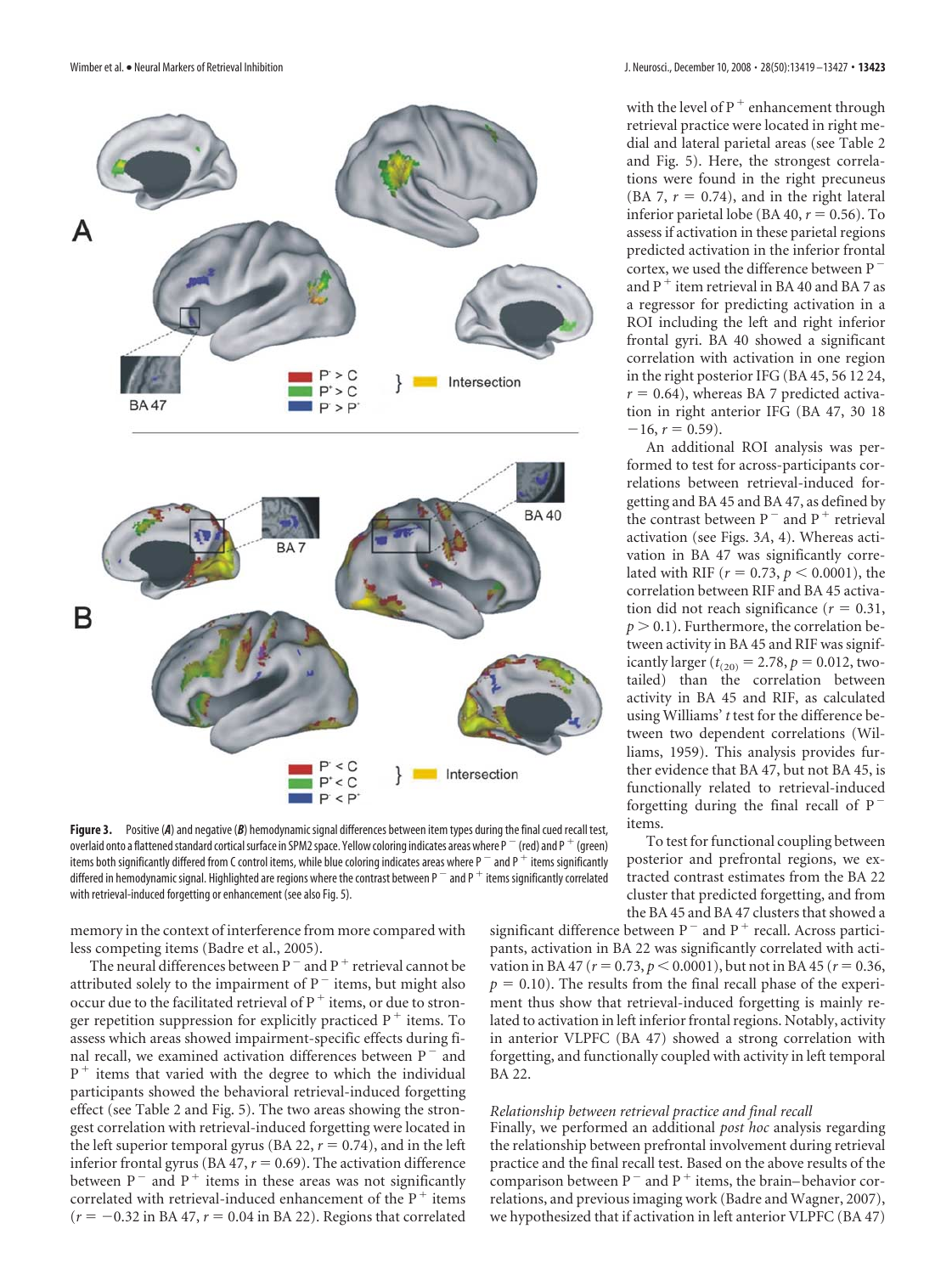does indeed reflect the impaired state of  $P^-$  items, there should be inferior frontal selection-related activations during retrieval practice that predict later BA 47 activation during final recall. We therefore extracted BA 47 activation during the final recall (ROI defined as the cluster activated during  $P^- > P^+$  retrieval), and used the resulting estimates as a regressor for eventrelated activation during retrieval practice, restricting the analysis to bilateral inferior prefrontal cortices. The two regions that showed a significant ( $p < 0.005$ , uncorrected) correlation with later left anterior-VLPFC activation were located in left BA 47 ( $-24$  24  $-16$ ,  $t = 4.71$ , 42 voxels;  $r =$ 0.71), and in left BA 44/45 ( $-52$  9 24,  $t =$ 3.75, 38 voxels;  $r = 0.64$ ), as shown in Figure 2. Note that this BA 47 focus was in a more orbital region of the inferior frontal gyrus than the one found in the  $P^-$  versus  $\widetilde{\mathrm{P}}^{+}$  contrast during final recall. These findings suggest that both anterior and mid-VLPFC play a crucial role during retrieval practice, and are related to later anterior VLPFC activation for impaired compared with practiced items during final recall.

**Table 1. Peak locations showing significant hemodynamic differences in the direct comparison between P and P**- **items (***p* **< 0.001, uncorrected for multiple comparisons, extent threshold 10 voxels) during the final recall test (see also Fig. 3)**

| Anatomical label                   | Χ              | у     | Z     | BA             | t    | Size |
|------------------------------------|----------------|-------|-------|----------------|------|------|
| $P^{-} > P^{+}$                    |                |       |       |                |      |      |
| L inferior frontal G.              | $-48$          | 26    | 20    | 45             | 4.73 | 49   |
|                                    | $-36$          | 16    | 24    | 45             | 4.01 |      |
| L inferior frontal G.              | $-38$          | 30    | $-12$ | 47             | 4.12 | 14   |
| $P^+ > P^-$                        |                |       |       |                |      |      |
| <b>B</b> precuneus                 | $\overline{2}$ | $-54$ | 36    | $\overline{7}$ | 6.16 | 176  |
|                                    | 8              | $-62$ | 36    | $\overline{7}$ | 4.88 |      |
|                                    | $-10$          | $-56$ | 36    | $\overline{7}$ | 4.08 |      |
| R inferior parietal lobule         | 40             | $-48$ | 44    | 40             | 5.24 | 167  |
|                                    | 46             | $-54$ | 40    | 40             | 4.77 |      |
|                                    | 46             | $-66$ | 40    | 39             | 4.14 |      |
| L precuneus                        | $-10$          | $-64$ | 48    | $\overline{7}$ | 5.09 | 42   |
| L cerebellum                       | $-8$           | $-46$ | $-20$ | ΝA             | 5.06 | 20   |
| R precuneus/superior parietal lobe | 10             | $-74$ | 32    | $\overline{7}$ | 5.06 | 105  |
|                                    | 16             | $-66$ | 56    | $\overline{7}$ | 4.96 |      |
|                                    | 10             | $-70$ | 52    | 7              | 3.93 |      |
| L medial frontal G.                | $-6$           | 32    | $-12$ | 11             | 4.70 | 155  |
|                                    | $-2$           | 44    | $-8$  | 10             | 4.12 |      |
| L postcentral G.                   | $-60$          | $-14$ | 24    | 3/4            | 4.62 | 23   |
| L supramarginal/angular G.         | $-52$          | $-54$ | 28    | 39/40          | 4.51 | 20   |
| L basal ganglia (putamen)          | $-26$          | 0     | 4     |                | 4.49 | 29   |
| R superior temporal G.             | 64             | $-22$ | 0     | 22             | 4.38 | 15   |
| L precentral G.                    | $-54$          | $-16$ | 44    | 4              | 4.12 | 12   |
| R anterior cingulate               | 5              | 26    | $-8$  | 32             | 4.11 | 12   |

**Discussion**

The present fMRI study investigated the functional neuroanatomy of the detrimental and facilitatory effects that prior retrieval practice can have on the recall of long-term memories, at the very time the impairment and enhancement are observed. We were able to demonstrate that retrieval-induced forgetting and enhancement have distinct neural substrates during final recall. Moreover, the results suggest that the impairment is the product of an inhibitory process that weakens interfering memory representations.

Prior imaging investigations have examined the neural basis of retrieval-induced forgetting during retrieval practice (Kuhl et al., 2007; Wimber et al., 2008). In contrast, our primary goal was to identify the neural markers during final recall that might indicate the impaired state of  $P^-$  items. The comparison of  $P^-$  and P<sup>+</sup> with control items suggests that there was strong repetition priming (e.g., Henson and Rugg, 2003; Schacter et al., 2007) during the final recall of both item types, likely due to repeated category presentation during practice. To search for specific neural correlates of enhancement and impairment, a direct comparison between P  $^-$  and P  $^+$  items revealed that there were indeed reliable activation differences. Final recall of  $P^-$  items, compared with  $P^+$  items, was associated with more activation in two left ventrolateral prefrontal areas (BA 45 and BA 47), and with less activation in medial (BA 7) and lateral (BA 40) parietal areas. Moreover, activation in anterior left VLPFC and in posterior lateral temporal cortex was highly predictive of the degree to which participants showed retrieval-induced forgetting. In contrast, activation in the right medial and lateral parietal cortex was highly predictive of the degree to which participants showed retrievalinduced enhancement. Thus, the brain– behavior correlations show dissociable brain substrates of impairment and enhancement during final recall, with prefrontal differences reflecting the impairment of the nonpracticed  $P^-$  items, and parietal differences reflecting the enhancement of the practiced  $P^+$  items.





**Figure 4.** Mid-VLPFC and anterior VLPFC responses ( *y*-axis shows eigenvariates extracted from the ROIs) during the final recall of the different item types. Mid-VLPFC (BA 45,  $-48$  26 20) showed no significant activity difference during recall of normatively strong  $(C^-)$  and normatively weak (C  $^+$  ) control items, but increased activity during recall of P  $^-$  compared with P  $^+$ items. In contrast, anterior VLPFC (BA 47,  $-38$  30  $-12$ ) showed increased activity during recall of normatively weak (C<sup>+</sup>) compared with normatively strong (C<sup>-</sup>) control items, but increased activity during recall of normatively strong but impaired  $P^-$  items compared with normatively weak but enhanced P  $^+$  items, suggesting that the memory representations of the normatively strong  $P^-$  items were weakened by retrieval practice.

Previous evidence indicates that different subregions of the VLPFC subserve different processes during long-term memory retrieval. The anterior VLPFC is assumed to support controlled retrieval by activating semantic knowledge in the lateral temporal cortex, whereas the mid-VLPFC has been linked to post-retrieval selection processes, which are more generally required whenever relevant information has to be selected against competing information (Badre et al., 2005; Badre and Wagner, 2007). For example, anterior VLPFC selectively activates when weak associates to a given cue word are to be retrieved (Badre et al., 2005), and when the interstimulus interval is long enough to allow controlled retrieval (Gold et al., 2006). In contrast, mid-VLPFC selectively activates when irrelevant, competing primes for a target word are presented (Gold et al., 2006), or when the number of competing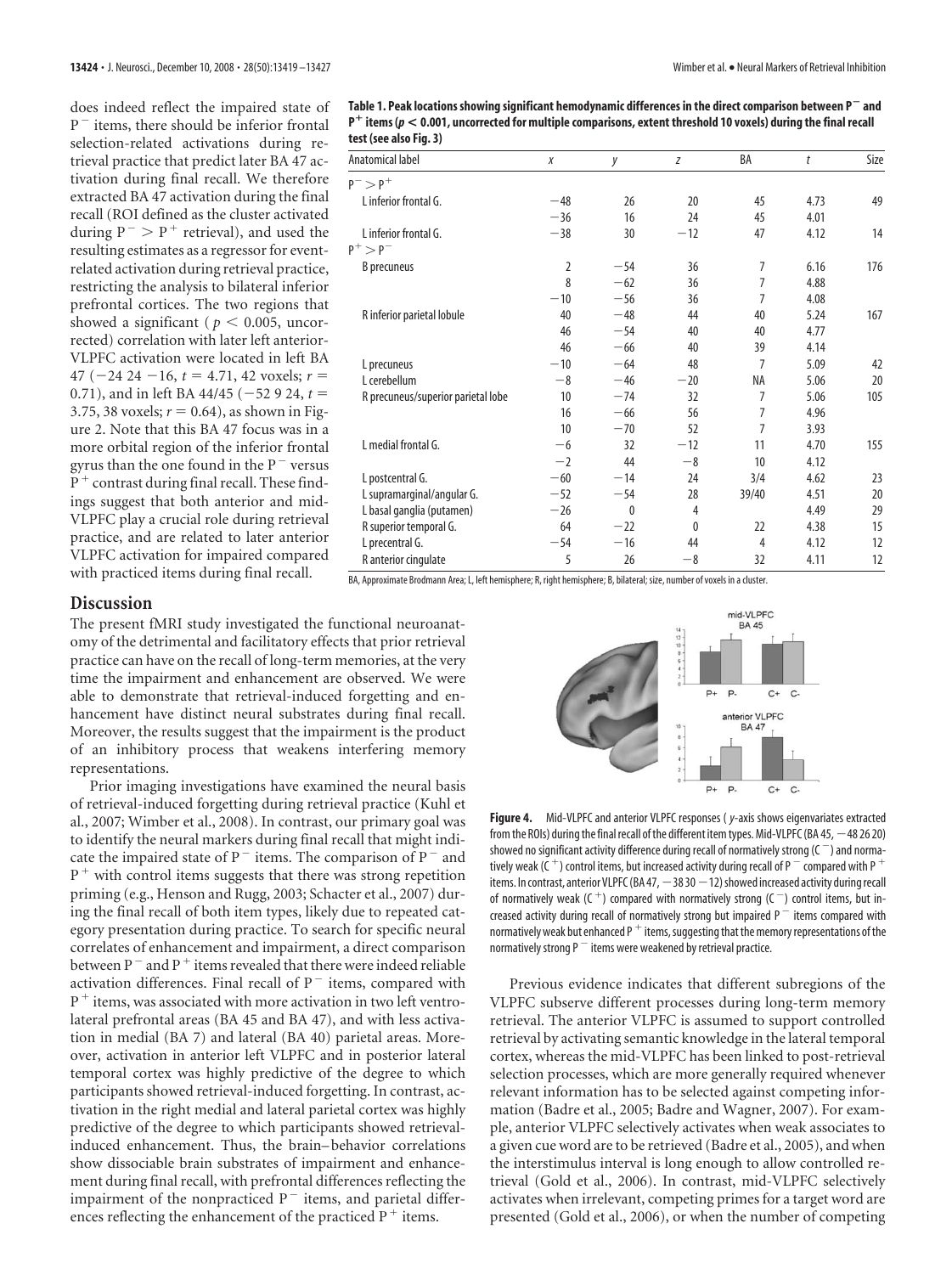**Table 2. Final cued recall: peak locations showing a significant (***p* **< 0.001, uncorrected) positive correlation with retrieval-induced forgetting and retrieval-induced enhancement (see also Fig. 5)**

| Anatomical label                               | Χ     | у     | Ζ    | BA | t    | Size |
|------------------------------------------------|-------|-------|------|----|------|------|
| Correlation with forgetting                    |       |       |      |    |      |      |
| L superior/middle temporal G.                  | $-50$ | $-58$ | 12   | 22 | 5.81 | 51   |
|                                                | $-58$ | $-50$ | 8    | 22 | 4.2  |      |
|                                                | $-52$ | $-44$ | 4    | 22 | 3.74 |      |
| L inferior frontal G.                          | $-42$ | 26    | $-4$ | 47 | 4.79 | 129  |
|                                                | $-44$ | 18    | 4    | 45 | 4.49 |      |
|                                                | $-42$ | 40    | $-8$ | 47 | 3.98 |      |
| L thalamus (ventral posterior lateral nucleus) | $-22$ | $-20$ | 8    | NA | 4.62 | 26   |
|                                                | $-14$ | $-16$ | 8    | NA | 4.05 |      |
| R inferior frontal G.                          | 48    | 32    | $-8$ | 47 | 4.5  | 40   |
| Correlation with enhancement                   |       |       |      |    |      |      |
| R precuneus                                    | 22    | $-72$ | 36   | 7  | 5.66 | 23   |
| R inferior parietal lobule                     | 62    | $-36$ | 40   | 40 | 5.3  | 46   |
| R posterior cingulate G.                       | 16    | 48    | 28   | 31 | 4.5  | 15   |
| R precuneus                                    | 12    | 56    | 36   | 7  | 4.07 | 12   |

BA, Approximate Brodmann area; L, left hemisphere;*R*, right hemisphere; size, number of voxels in a cluster.

targets is increased (Badre et al., 2005). Moreover, anterior VLPFC, but not mid-VLPFC, functionally couples with lateral temporal regions thought to store semantic representations (Badre et al., 2005; Gold et al., 2006). Together, these findings have been taken as evidence for a two-process account of left VLPFC function (Badre and Wagner, 2007), with the anterior portion subserving controlled retrieval, and the dorsocaudal portion subserving retrieval selection in the face of competition.

Provided the two-process account is correct, our finding that activity in area 47 and the lateral temporal cortex predicts retrieval-induced forgetting is especially relevant with respect to the two alternative views of how retrieval practice leads to later forgetting of nonpracticed information. According to the inhibitory account, inhibitory processes act on the nonpracticed  $P^$ items during retrieval practice of  $P^+$  items, weakening the memory representations of  $P^-$  items (e.g., Anderson and Spellman, 1995; Spitzer and Bäuml, 2007). According to blocking theory, P<sup>+</sup> items are strengthened during retrieval practice and subsequently block access to the nonpracticed  $P^-$  items during final recall, without affecting the nonpracticed items' memory representations (e.g., Williams and Zacks, 2001; Rundus, 1973). Regarding VLPFC involvement, the inhibitory account predicts that the final recall of  $P^-$  items requires more controlled retrieval, presumably supported by anterior VLPFC and lateral temporal areas (Badre and Wagner, 2007), because their weakened representations are temporarily less available. In contrast, blocking accounts predict that the recall of  $P^-$  items makes higher demands on selection processes, presumably supported by mid-VLPFC, because practiced  $P^+$  items block access to related  $P^$ items.

We found that both anterior and mid-VLPFC showed stronger activation during  $P^-$  compared with  $P^+$  recall, suggesting that both controlled retrieval and competition play a role during the retrieval of impaired items. However, this activation difference was related to the degree of retrieval-induced forgetting in the anterior VLPFC (see Table 2), but not in the mid-VLPFC, as confirmed by a ROI analysis. Moreover, we found a strong positive correlation with retrieval-induced forgetting in the lateral temporal cortex, and in line with the two-process view (Badre and Wagner, 2007), this area functionally coupled with the anterior VLPFC, but not with mid-VLPFC. The highest activation in BA 47 occurred during the recall of impaired  $P^-$  and normatively weak  $C^+$  items (see Fig. 4). This pattern suggests that activity in

BA 47 is primarily sensitive to the momentary availability of a memory trace. Finally, anterior VLPFC activation during  $P^-$  final recall was predicted by both anterior and mid-VLPFC activation during retrieval practice (see Fig. 2), suggesting that both controlled retrieval and selection processes play a crucial role for determining the later availability of memories that compete during retrieval practice.

We interpret these findings as reflecting increased demands on controlled retrieval during the final recall of  $P^-$  items, caused by an inhibitory process during retrieval practice that reduces their later memory availability. Strengthening this conclusion, activity in both anterior VLPFC and lateral temporal cortex did not correlate with the degree of enhancement of the  $P^+$  items, instead showing a trend in

the opposite direction. Regions correlated with the degree of retrieval-induced enhancement were located more posteriorly, in the medial and lateral parietal cortex, possibly reflecting the increased accessibility of practiced items (Wagner et al., 2005). A similar dissociation between the neural substrates of impairment and enhancement has recently been reported in an electrophysiological study (Spitzer et al., 2008). In this study, impaired recognition of  $P^-$  items was associated with early frontal ERP and theta power effects, whereas enhanced recognition of  $P^+$  items was associated with late parietal ERP and alpha power effects, providing further evidence for the inhibitory view, according to which impairment and enhancement are mediated by distinct processes.

The hypothesis that retrieval-induced forgetting results from an inhibition process that renders interfering items at least temporarily less available has previously been based on behavioral modeling work (e.g., Spitzer and Bäuml, 2007), and on behavioral results indicating that retrieval-induced forgetting occurs independently of the way participants try to access the impaired items, including in incidental tests (e.g., Veling and Van Knippenberg, 2004) and tests providing novel cues (e.g., Anderson et al., 2000; Anderson and Spellman, 1995; Johnson and Anderson, 2004). These findings argue against a blocking interpretation of retrieval-induced forgetting, because they suggest that the memory representation of the impaired information has itself been rendered less available. Here we found neural evidence for such inhibitory effects.

This evidence is of particular interest in view of recent findings of Kuhl et al. (2008), who also studied retrieval-induced forgetting during final recall. They found that anterior cingulate, right VLPFC and left mid-VLPFC increased activity during  $P^-$  compared with  $P^+$  retrieval, and that activity in anterior cingulate and right VLPFC correlated with  $P^-$  forgetting. The involvement of left mid-VLPFC in retrieving impaired memories, and the correlation of right VLPFC with retrieval-induced impairment, are consistent with the present data. Moreover, our finding of a correlation between parietal and right VLPFC activity for the P versus  $P^+$  contrast fits with these authors' argument that right VLPFC activation reflects increased demands on attentional selection during final recall of  $P^-$  items due to increased accessibility of  $P^+$  items. However, they did not report activation in left anterior VLPFC, which in the present experiment showed the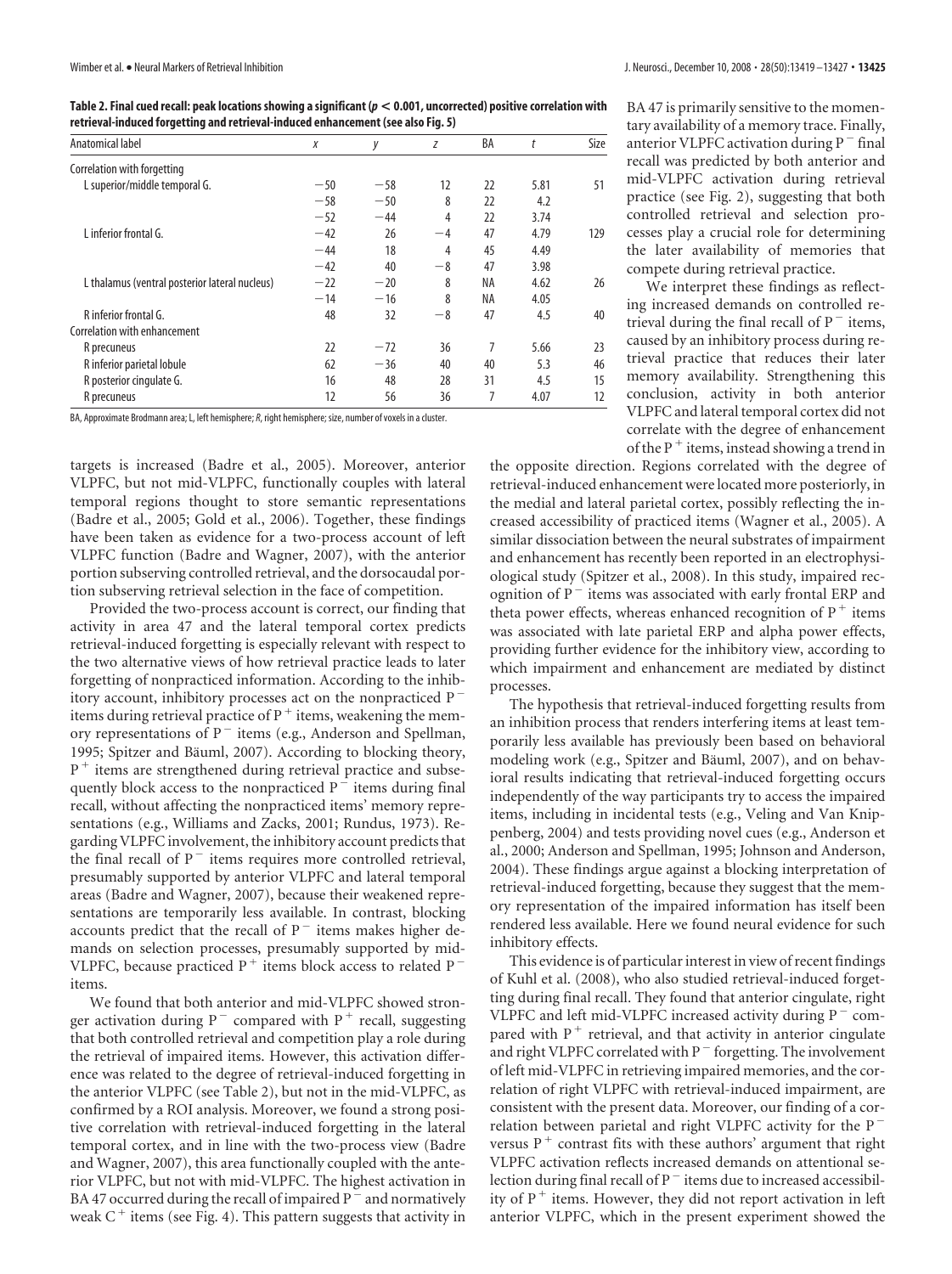

Figure 5. Brain– behavior correlations. A, Regions where retrieval-induced forgetting (Forgetting in %) was significantly correlated with differences in hemodynamic activity ( $\beta$  estimates) during the final cued recall test between P<sup>-</sup> and P<sup>+</sup> items. The highest correlations were found in the left inferior frontal gyrus (BA 47), and in the left superior temporal gyrus (BA 22). *B*, Regions where retrieval-induced enhancement (Enhancement in %) was significantly (  $\rho <$  0.001, uncorrected) correlated with differences in final recall activity ( $\rho$  estimates) between P  $^-$  and P  $^+$  items. The highest correlations were found in the right precuneus (BA 7) and inferior parietal lobule (BA 40). All maps are thresholded with  $p<$  0.001 (uncorrected), and overlaid onto a standard anatomical T1 volume in SPM2 space.

strongest impairment-related pattern in support of the inhibitory account of retrieval-induced forgetting.

Interestingly, we found impairment-specific effects in areas that support controlled retrieval from semantic memory (Gold et al., 2006; Badre and Wagner, 2007). Although the standard retrieval practice paradigm used here strongly relies on semantic relations between memory representations (Bäuml, 2002), retrieval-induced forgetting has also been shown in purely episodic contexts (Ciranni and Shimamura, 1999). Future research might investigate whether the neural pattern observed here generalizes to such purely episodic interference.

#### **Conclusions**

The brain requires cognitive control processes that keep unwanted interfering information in memory from coming to mind (e.g., Bäuml, 2008; Levy and Anderson, 2002; Richardson-Klavehn and Bjork, 2002; Richardson-Klavehn et al., 2009). The present fMRI study revealed the neural substrates of the impaired retrieval of such interfering information in memory, at the time the impairment is observed. Impairment-specific hemodynamic changes occurred in ventrolateral prefrontal areas that are critical for the controlled retrieval of weak semantic representations. Our findings strengthen the view that retrieval-induced forgetting operates via inhibition that lowers the availability of memory representations.

## **References**

- Anderson MC (2003) Rethinking interference theory: executive control and the mechanisms of forgetting. J Mem Lang 49:415–445.
- Anderson MC, Bell T (2001) Forgetting our facts: the role of inhibitory processes in the loss of propositional knowledge. J Exp Psychol Gen 130:544 –570.
- Anderson MC, Neely JH (1996) Interference and inhibition in memory re-

trieval. In: Memory. Handbook of perception and cognition, Ed 2 (Bjork EL, Bjork RA, eds), pp 237–313. San Diego: Academic.

- Anderson MC, Spellman BA (1995) On the status of inhibitory mechanisms in cognition: memory retrieval as a model case. Psychol Rev 102:68 –100.
- Anderson MC, Bjork RA, Bjork EL (1994) Remembering can cause forgetting: retrieval dynamics in long-term memory. J Exp Psychol Learn Mem Cogn 20:1063–1087.
- Anderson MC, Green C, McCulloch KC (2000) Similarity and inhibition in long-term memory: evidence for a two-factor model. J Exp Psychol Learn Mem Cogn 26:1141–1159.
- Badre D, Wagner AD (2007) Left prefrontal cortex and the cognitive control of memory. Neuropsychologia 45:2883–2901.
- Badre D, Poldrack RA, Paré-Blagoev EJ, Insler RZ, Wagner AD (2005) Dissociable controlled retrieval and generalized selection mechanisms in ventrolateral prefrontal cortex. Neuron 47:907–918.
- Battig WF, Montague WE (1969) Category norms for verbal items in 56 categories: a replication and extension of the Connecticut category norms. J Exp Psychol Monographs 80:1–46.
- Bäuml K-H (1998) Strong items get suppressed, weak items do not: the role of item strength in output interference. Psychon Bull Rev 5:459 –463.
- Bäuml K-H (2002) Semantic generation can cause episodic forgetting. Psychol Sci 13:357–361.
- Bäuml K-H (2008) Inhibitory processes. In: Learning and memory: a comprehensive reference, Vol 2, Cognitive psychology of memory (Roediger HL 3rd, ed), pp 195–220. Oxford: Elsevier.
- Bäuml K-H, Zellner M, Vilimek R (2005) When remembering causes forgetting: retrieval-induced forgetting as recovery failure. J Exp Psychol Learn Mem Cogn 31:1221–1234.
- Ciranni MA, Shimamura AP (1999) Retrieval-induced forgetting in episodic memory. J Exp Psychol Learn Mem Cogn 25:1403–1414.
- Friston KJ, Holmes AP, Worsley KJ, Poline JP, Frith CD, Frackowiak RSJ (1994) Statistical parametric maps in functional imaging: a general linear approach. Hum Brain Mapp 2:189 –210.
- Gold BT, Balota DA, Jones SJ, Powell DK, Smith CD, Andersen AH (2006) Dissociation of automatic and strategic lexical-semantics: functional